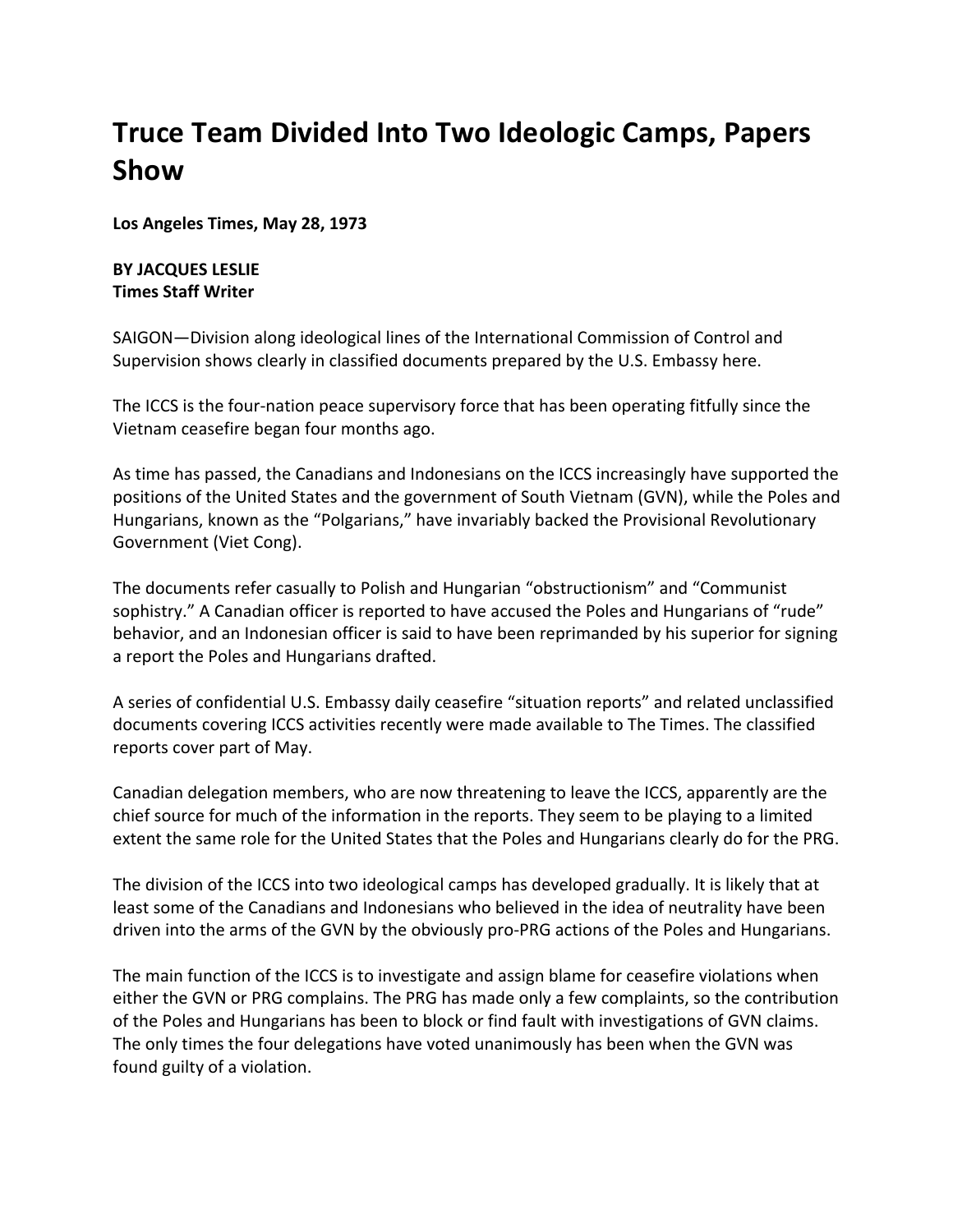The classified documents give many examples of what U.S. officials consider the Hungarians' and Poles' "obstructionism." One report cited a Canadian "statement of views" on investigations of 12 GVN complaints by one ICCS regional team.

In eleven cases, the Canadians charged, the Hungarians and Poles refused to participate, and in the 12<sup>th</sup> case agreed to investigate but finally did not because of disagreement on timing. The document said the Hungarians and Poles called the Canadian report "one-sided and slanderous."

GVN officials have apparently tried to develop methods to counter "Polgarian" stalling. When the PRG commits a ceasefire violation, one report said, GVN officials in one province have learned to request an ICCS "inspection" rather than an "investigation," since the latter "entails long delays while ICCS regional headquarters concurrence is sought."

With an inspection, the report said, "time-consuming paperwork and clearances are temporarily bypassed, a few days, or, more often, a week or two later, a formal investigation is conducted."

Another U.S. document spoke of "Communist sophistry" in an investigation of a PRG attack on a village in Ba Xuyen province in the Mekong Delta May 3. "The Poles opined that the accidental detonation of an arms magazine in an adjoining shack might have destroyed the village office," the report said. "The Hungarians and Poles discovered rust on the jeep which carried five men over a mine to their death. They said the rust suggested the jeep was an old inoperable vehicle dragged to the site and blown up. Since there were no dead or wounded remaining in the village when the ICCS team arrived the day after the attacks, the Hungarians Poles decided there was no proof of casualties."

But the GVN and United States also try to use the ICCS to their advantage, the classified documents show. One report said Canadians on one ICCS regional team were complaining that "GVN liaison officials have begun prompting witnesses in a fairly obvious way to insure that they tell a consistent story."

An unclassified monthly report written by a U.C. civilian adviser in Pleiku province said that members of a regional ICCS team were taken to a village of Montagnard tribesmen and "given a full welcome including rice wine, bracelets, gifts of Montagnard shirts and rides on a working elephant. But," the advisor added, "the unstated purpose of the trip was to demonstrate GVN control of the roads."

With an announcement due soon on whether Canada will stay in the ICCS, the Americans are intensely interested in this point, and are apparently reporting whatever tidbits of conversation they pick up on the subject.

Not all the ICCS problems can be attributed to ideology. A May 15 situation report started that "up to 20 Polish translators have been sent home following a two-day meeting in Saigon in